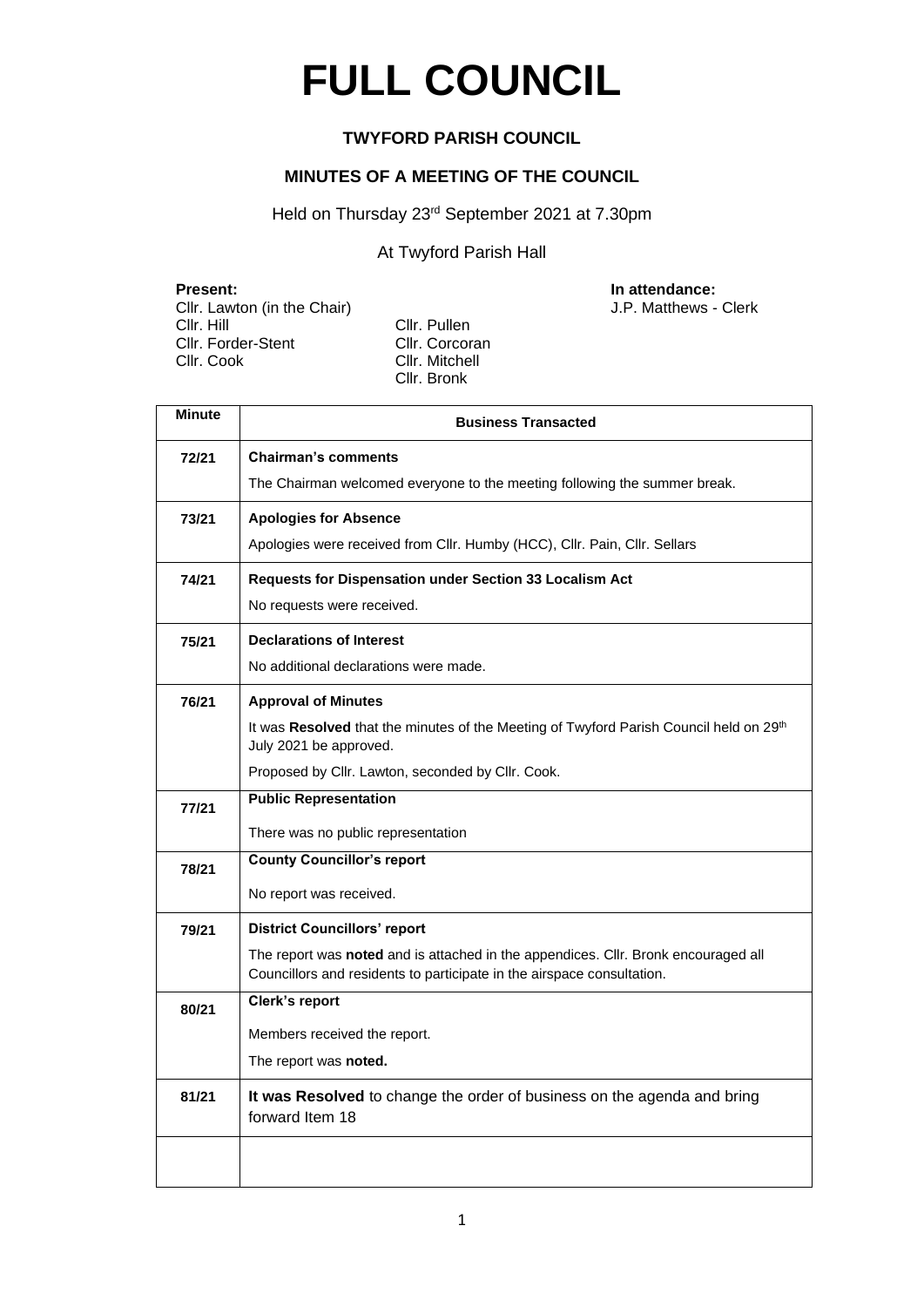| 82/21 | <b>Project Updates</b>                                                                                                                                                                                                                                                                                                                                                                                                                                                                                                                                                                                                                                                                                                                                                                                                                                                                                                                                                                                      |
|-------|-------------------------------------------------------------------------------------------------------------------------------------------------------------------------------------------------------------------------------------------------------------------------------------------------------------------------------------------------------------------------------------------------------------------------------------------------------------------------------------------------------------------------------------------------------------------------------------------------------------------------------------------------------------------------------------------------------------------------------------------------------------------------------------------------------------------------------------------------------------------------------------------------------------------------------------------------------------------------------------------------------------|
|       | Neighbourhood Plan - Cllr. Corcoran advised that the examiner's report had<br>been published and is available on the SDNPA website. He had written a<br>summary and circulated to members and he was very pleased overall with the<br>current status. A report on the draft TNP is being made to October's meeting of<br>the SDNPA planning committee. Cllr. Corcoran thought it might be useful to<br>update WCC's Planning Management team on the current status of the TNP.<br>Cllr. Bronk said he would be happy to liaise with the Cabinet Member for<br>planning.<br>Flood Mitigation - Currently waiting for the decision on SDNPA CIL application,<br>expected to be decided at October's meeting of the SDNPA planning committee.<br>Cycleway - a very productive meeting had been held with HCC. Cllr Cook is<br>$\bullet$<br>following up with officers at HCC on several items discussed.<br>Cllr. Corcoran left the meeting at 8.11pm<br>The remainder of this item is covered in minute 93/21 |
|       |                                                                                                                                                                                                                                                                                                                                                                                                                                                                                                                                                                                                                                                                                                                                                                                                                                                                                                                                                                                                             |
| 83/21 | <b>Planning Committee</b>                                                                                                                                                                                                                                                                                                                                                                                                                                                                                                                                                                                                                                                                                                                                                                                                                                                                                                                                                                                   |
|       | The minutes of the meeting of the Planning Committee held on 26 <sup>th</sup> August were<br>received. There were no further updates.                                                                                                                                                                                                                                                                                                                                                                                                                                                                                                                                                                                                                                                                                                                                                                                                                                                                       |
| 84/21 | Update from the meeting of the Recreation Committee                                                                                                                                                                                                                                                                                                                                                                                                                                                                                                                                                                                                                                                                                                                                                                                                                                                                                                                                                         |
|       | The minutes of the meeting of the Recreation Committee held on 9th September were<br>received.                                                                                                                                                                                                                                                                                                                                                                                                                                                                                                                                                                                                                                                                                                                                                                                                                                                                                                              |
|       | CIIr. Pullen advised members that good progress was being made on the play area snag<br>list. The Clerk advised he was awaiting a final update from the contractors. Additional<br>sand would be ordered for the sand pit in the next few weeks.                                                                                                                                                                                                                                                                                                                                                                                                                                                                                                                                                                                                                                                                                                                                                            |
|       | The Twyford Cricket Club has supported a report which was received and noted. Cllr.<br>Mitchell said he was very pleased with the success of the club.                                                                                                                                                                                                                                                                                                                                                                                                                                                                                                                                                                                                                                                                                                                                                                                                                                                      |
|       | There was one recommendation:                                                                                                                                                                                                                                                                                                                                                                                                                                                                                                                                                                                                                                                                                                                                                                                                                                                                                                                                                                               |
|       | R25/21 – It was Resolved to approve that the Parish Council extend the term of the<br>agreement in the Cricket Square Maintenance Contract with a revised Contract Fee of is<br>£8,887.29, representing an 3.75% increase. The Contract Fee, based on the revised<br>maintenance schedules, will increase by 3% in each following year that contract remains<br>in place.                                                                                                                                                                                                                                                                                                                                                                                                                                                                                                                                                                                                                                   |
|       | CIIr. Pullen also advised that the Clerk and Assistant Clerk were progressing various<br>allotment matters which were already covered in the committee meeting minutes.                                                                                                                                                                                                                                                                                                                                                                                                                                                                                                                                                                                                                                                                                                                                                                                                                                     |
|       | The Clerk advised that since the committee meeting a response had been received in<br>relation to authorised car parking at Hunter Park and explained that next steps of action<br>that the Council could pursue.                                                                                                                                                                                                                                                                                                                                                                                                                                                                                                                                                                                                                                                                                                                                                                                           |
| 85/21 | <b>Schedule of Payments</b>                                                                                                                                                                                                                                                                                                                                                                                                                                                                                                                                                                                                                                                                                                                                                                                                                                                                                                                                                                                 |
|       | It was Resolved to approve the Schedule of Payments for August & September 2021,<br>together with a payment of £60 for August Caretaking and £50 hire deposit return, which<br>had been missed off the list circulated with the meeting papers. The schedule is attached<br>in the appendices.                                                                                                                                                                                                                                                                                                                                                                                                                                                                                                                                                                                                                                                                                                              |
|       | Proposed by Cllr. Lawton, seconded by Cllr. Cook                                                                                                                                                                                                                                                                                                                                                                                                                                                                                                                                                                                                                                                                                                                                                                                                                                                                                                                                                            |
| 86/21 | <b>Balance of the bank accounts</b>                                                                                                                                                                                                                                                                                                                                                                                                                                                                                                                                                                                                                                                                                                                                                                                                                                                                                                                                                                         |
|       | The bank balances as of 30 <sup>th</sup> July & 31 <sup>st</sup> August were noted. The significant reduction<br>between the closing balances of both months was due to payments for the Hunter Park<br>playground project.                                                                                                                                                                                                                                                                                                                                                                                                                                                                                                                                                                                                                                                                                                                                                                                 |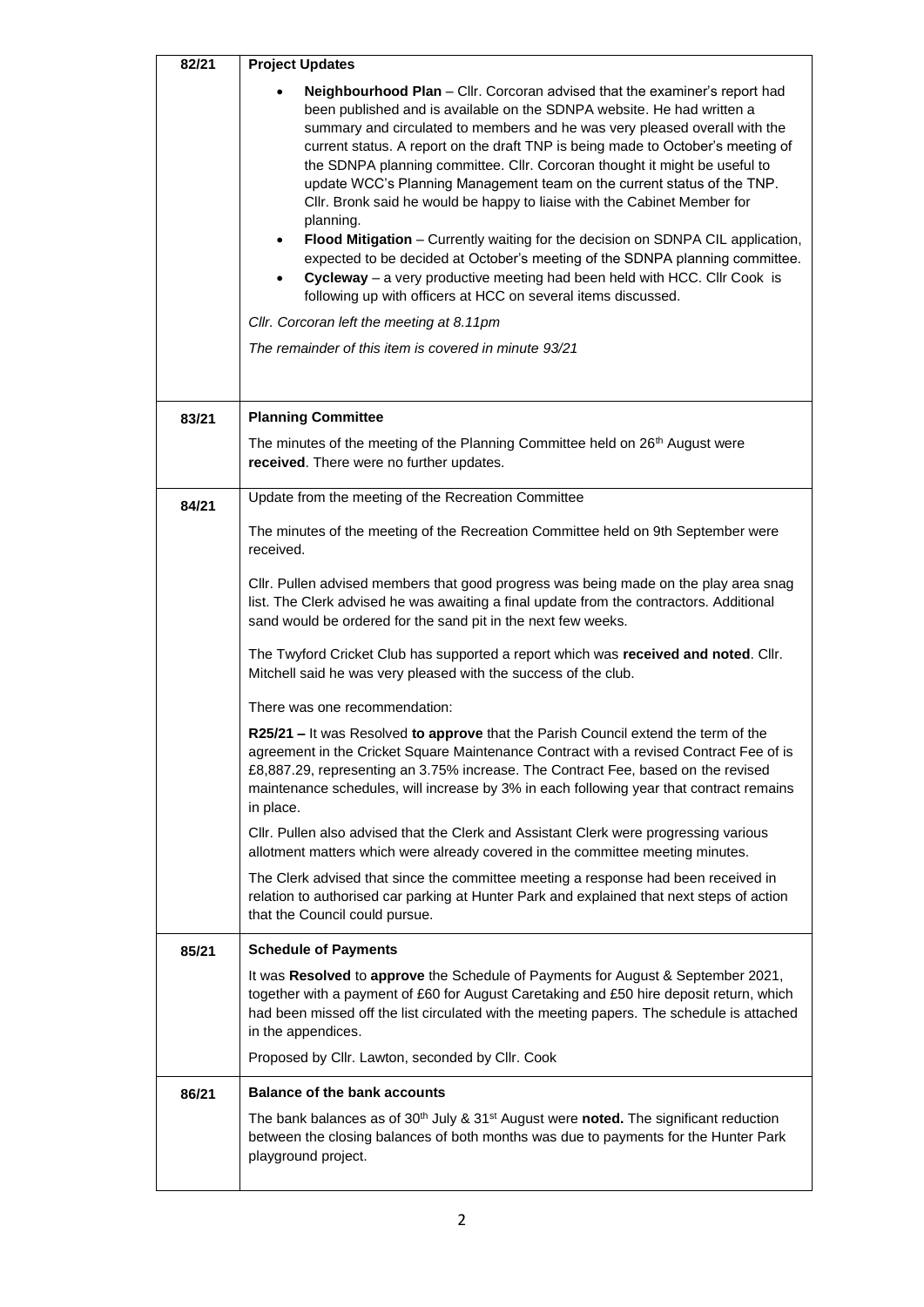|       | 30th July 2021                                                         |                          |                                                                                                                                                                                      |
|-------|------------------------------------------------------------------------|--------------------------|--------------------------------------------------------------------------------------------------------------------------------------------------------------------------------------|
|       | <b>Ordinary Accounts</b>                                               |                          | Interest rate                                                                                                                                                                        |
|       | HSBC C/A                                                               | £6,657.25                | 0.0%                                                                                                                                                                                 |
|       | <b>HSBC Savings</b><br>Nationwide                                      | £80,487.34<br>£84,040.58 | 0.01%<br>0.05%                                                                                                                                                                       |
|       |                                                                        |                          |                                                                                                                                                                                      |
|       | <b>Total</b>                                                           | £171,185.17              |                                                                                                                                                                                      |
|       | 31 <sup>st</sup> August 2021                                           |                          |                                                                                                                                                                                      |
|       | <b>Ordinary Accounts</b>                                               |                          | Interest rate                                                                                                                                                                        |
|       | HSBC C/A<br><b>HSBC Savings</b>                                        | £12,103.68<br>£20,787.34 | $0.0\%$<br>0.01%                                                                                                                                                                     |
|       | Nationwide                                                             | £84,044.15               | 0.05%                                                                                                                                                                                |
|       | <b>Total</b>                                                           | £116,935.17              |                                                                                                                                                                                      |
|       |                                                                        |                          |                                                                                                                                                                                      |
| 87/21 |                                                                        |                          | It was Resolved to change the order of business on the agenda and bring                                                                                                              |
|       | forward Item 20.                                                       |                          |                                                                                                                                                                                      |
| 88/21 | <b>Staff Employment Matters</b>                                        |                          |                                                                                                                                                                                      |
|       |                                                                        |                          | The Clerk advised that the Pavilion Cleaner had resigned from the role. A replacement                                                                                                |
|       | earlier in the week.                                                   |                          | person had been found and met with the Clerk, Assistant Clerk and Cllr. Forder-Stent                                                                                                 |
|       |                                                                        |                          | It was Resolved to appoint Jacqueline Pemberton to the post of Pottinger Pavilion                                                                                                    |
|       |                                                                        |                          | Cleaner at a rate of £10.46 per hour, for two hours per week. To commence from 27 <sup>th</sup>                                                                                      |
|       |                                                                        |                          | September 2021. The outgoing cleaner's final salary would include the outstanding 2021                                                                                               |
|       | pay settlement increase of 1.75%.                                      |                          |                                                                                                                                                                                      |
|       |                                                                        |                          |                                                                                                                                                                                      |
| 89/21 | <b>Insurance</b>                                                       |                          |                                                                                                                                                                                      |
|       |                                                                        |                          | Members received and considered a report on the Council's Insurance Arrangements.                                                                                                    |
|       |                                                                        |                          | It was Resolved to proceed with the Came & Company's quotation for a product which is<br>underwritten by Hiscox and to enter a 3 year Long Term Undertaking at an annual             |
|       |                                                                        |                          |                                                                                                                                                                                      |
|       | premium of £2,389.88 (including Insurance Tax).                        |                          |                                                                                                                                                                                      |
|       | Proposed by Cllr. Bronk, seconded by Cllr. Mitchell                    |                          |                                                                                                                                                                                      |
|       |                                                                        |                          |                                                                                                                                                                                      |
| 90/21 | <b>External Auditor Report and Certificate 2020/21</b>                 |                          |                                                                                                                                                                                      |
|       |                                                                        |                          |                                                                                                                                                                                      |
|       |                                                                        |                          | It was Resolved to receive the External Auditor Report and Certificate 2020/21. It was<br>noted that the observation made by the auditor related to the Asset Register and that      |
|       |                                                                        |                          | since the value had been recalculated in March 2021, the previous year's register value                                                                                              |
|       |                                                                        |                          | should have been amended accordingly so that both sets of figures on the AGAR could                                                                                                  |
|       | be compared like for like.                                             |                          |                                                                                                                                                                                      |
|       |                                                                        |                          | The document will be published on noticeboards and the Council's website in due course.                                                                                              |
| 91/21 | <b>Crime Statistics</b>                                                |                          |                                                                                                                                                                                      |
|       | It was Resolved to receive the quarterly crime statistics for Twyford. |                          |                                                                                                                                                                                      |
|       |                                                                        |                          |                                                                                                                                                                                      |
|       | WCC's Scrutiny Committee could be adapted for Twyford.                 |                          | CIIr. Bronk would make enquiries as to whether existing Police reports published for                                                                                                 |
|       |                                                                        |                          |                                                                                                                                                                                      |
| 92/21 | <b>Highway Matters</b>                                                 |                          |                                                                                                                                                                                      |
|       |                                                                        |                          | The Chairman advised he has received a request from an additional SLR location near to<br>the prep school. Cllr. Bronk offered to submit the paperwork to HCC for this new location. |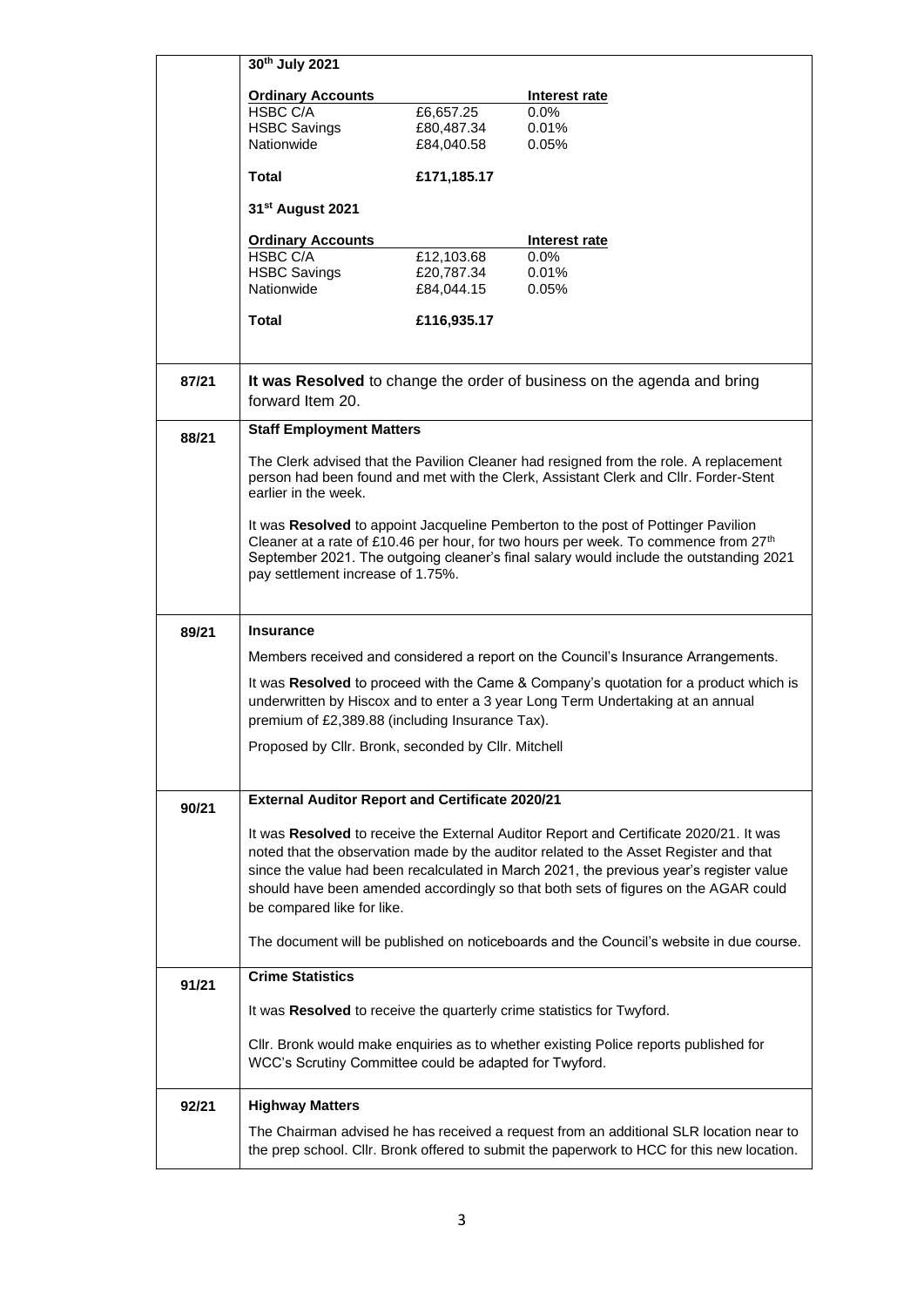|       | The Clerk advised he was still awaiting HCC to install the new SLR socket & post on<br>Hazeley Road.                                                                                                                                                                                                                                                                                                                                                                                                                            |
|-------|---------------------------------------------------------------------------------------------------------------------------------------------------------------------------------------------------------------------------------------------------------------------------------------------------------------------------------------------------------------------------------------------------------------------------------------------------------------------------------------------------------------------------------|
|       | The Chairman reported that it had been nearly a decade since Steve Brine had organized<br>a meeting with the community to discuss highway issues. The reduction of the speed limit<br>at Hockley and implementation of a pedestrian crossing had been some of the outcomes<br>of that process. However, with the volume of traffic ever increasing the situation would<br>need to be looked into again.                                                                                                                         |
|       | Members then watched a video presentation from the 20s Plenty Campaign.                                                                                                                                                                                                                                                                                                                                                                                                                                                         |
|       | It was Resolved to set up a Working Group consisting of Cllr. Bronk, Cllr. Cook and Cllr.<br>Pullen along with two members of the public and others as the Working Group sees fit to<br>investigate the Highway Matters. The terms of reference would be developed by the<br>Councillors on the group before it first meets on 5 <sup>th</sup> October.                                                                                                                                                                         |
| 93/21 | <b>Projects</b>                                                                                                                                                                                                                                                                                                                                                                                                                                                                                                                 |
|       | The item is continued from minute 82/21                                                                                                                                                                                                                                                                                                                                                                                                                                                                                         |
|       | <b>Climate Change - Cllr Forder-Stent reported that an event on retro fitting houses to</b><br>improve energy efficiency would be held at the Parish Council on 6 <sup>th</sup> October. Flyers had<br>gone up in the village and a TIS would be sent out once some information had been<br>clarified with the Clerk. Cllr. Forder-Stent also advised that she was liaising with WinACC<br>on the carbon emissions of certain businesses in the village which appeared to be<br>undercalculated in the recently published maps. |
| 94/21 | Items for consideration at a future Full Parish Council meeting                                                                                                                                                                                                                                                                                                                                                                                                                                                                 |
|       | A strategy for the TNP referendum                                                                                                                                                                                                                                                                                                                                                                                                                                                                                               |
|       | The meeting closed at 9:25pm                                                                                                                                                                                                                                                                                                                                                                                                                                                                                                    |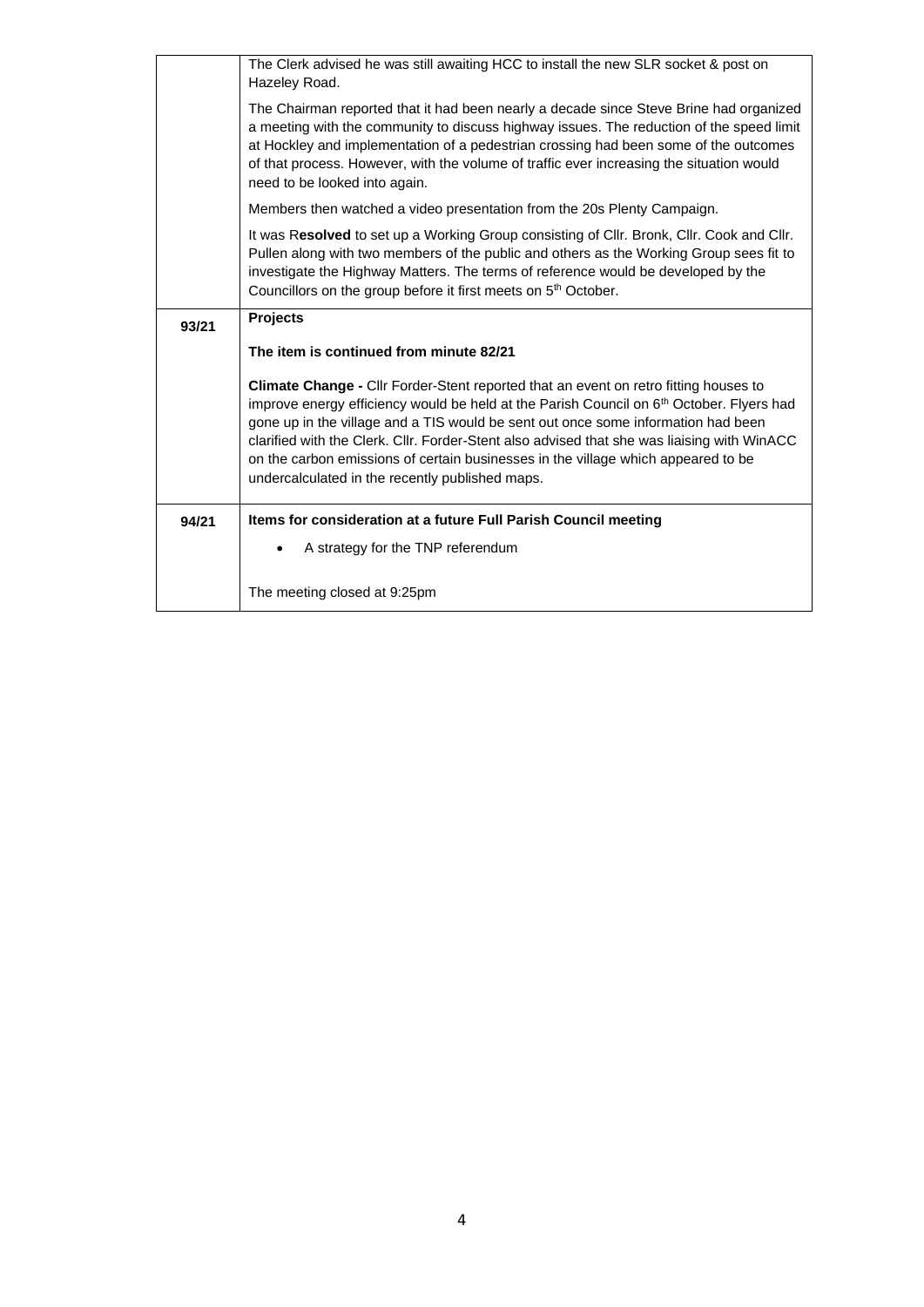## Item 79/21

### **District Councillors' Report to Twyford Parish Council September 2021**

#### Afghan Refugees

On 21st August the Leader of WCC wrote to the Secretary of State to say; "Winchester City Council stands by and is very willing to take a fair share of the Afghan asylum seekers that need to be rehomed following recent events. Where [there] are barriers to rehoming these Afghan citizens in our District, we will do everything possible to overcome them."

HCC is the lead local authority for Hampshire and therefore, as with the response to the COVID-19 pandemic, WCC is liaising with a range of bodies to play its part. Information is on the WCC website.

#### City Centre regeneration plans

Winchester City Council will now progress to the next stage of the project which will see "a vibrant mixed-use development for the area, with high quality new homes, flexible workspaces, a thriving night-time economy and beautiful public spaces".

"The Strategic Outline Case (SOC) has now been approved which is the first stage in the formal process of business case development. The document set out the aims, provided an option appraisal for delivery options and then set out the preferred way forward for the proposed development site (the Defined Site), which is located within the Central Winchester Regeneration Supplementary Planning Document area. Subject to further review in the next stages, proposals for this phase of development incorporate the site of Winchester Bus Station, Kings Walk, the old Friarsgate Medical Centre and Coitbury House."

An Outline Business Case will now be prepared that will look in more detail into the delivery route and financial viability.

Proposals "to bring forward short term improvements to the ground floor and public areas surrounding Kings Walk, exploring the inclusion of event space, new outdoor spaces for eating and improved seating" were also agreed.

#### Dawn Adey, Strategic Director joins WCC

Dawn Adey joined the Strategic Director team. Dawn was previously a Director at Somerset West and Taunton Council where she led a development project in Taunton Town Centre, providing a mix of office, hotel and residential accommodation and supporting waterfront leisure and retail outlets. Dawn was previously employed by East Hants and Havant Councils and earlier in her career worked for West Sussex Fire Service and has experience in the financial sector. She will also be lead Director for Climate Change and Health along with directly supporting development of the new Local Plan.

#### Southampton Airport expansion - concerns about noise and other pollution

A joint letter (from Cllrs Bronk and Cook) was sent to WCC requesting that it closely monitor aircraft noise impacting Colden Common and Twyford Ward, especially areas outside the noise contours published by the airport as part of its application to extend its runway. As Southampton Airport has advised that flights may legitimately stray from the published 'Itchen route' which affects fewer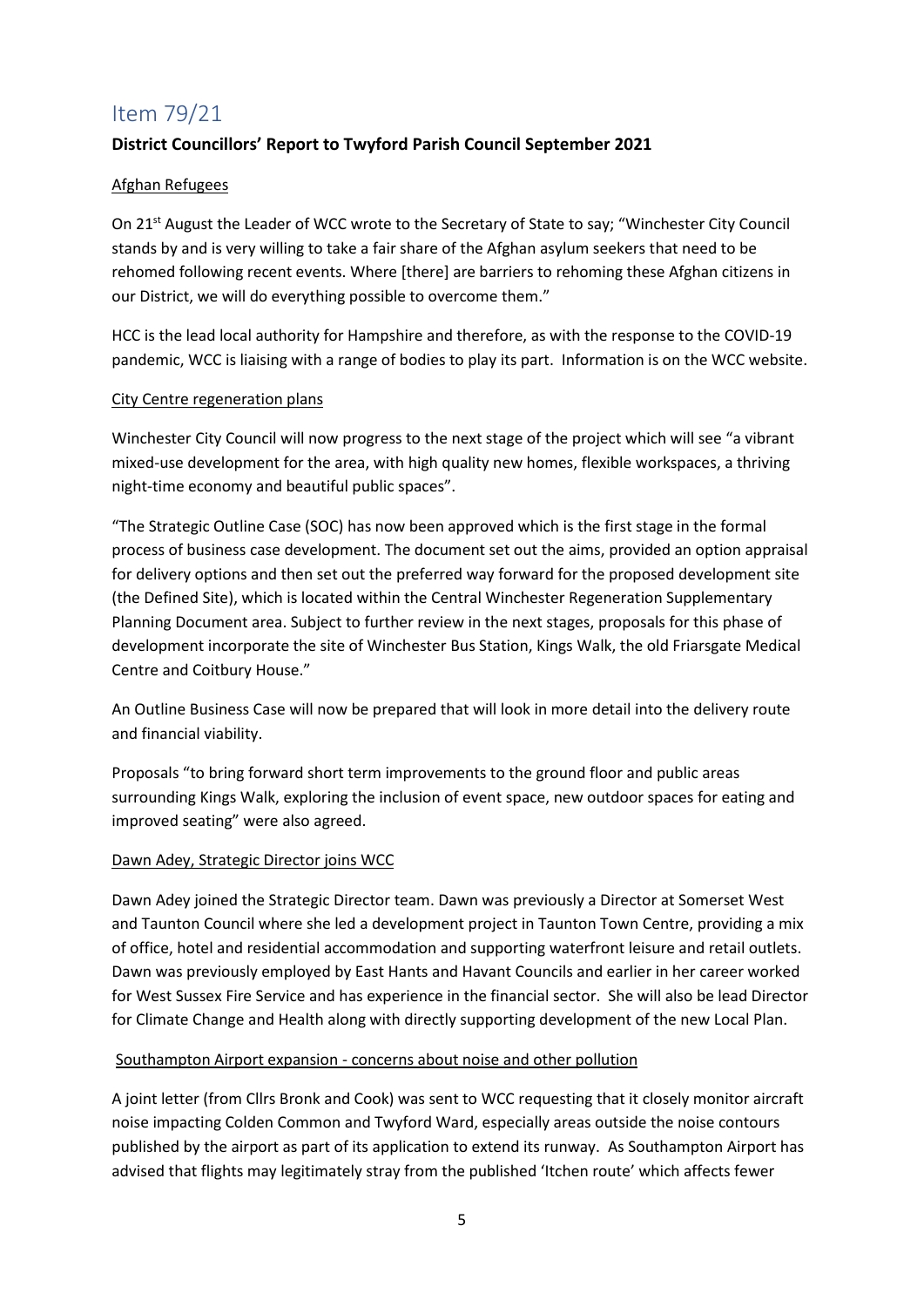households than deviations towards Otterbourne and Compton or Colden Common and Twyford our letter also requested that WCC monitor the nature and frequency of deviations.

The following is an extract from the response:

"I have been asked that I provide a description of the arrangements that are in place to enable WCC to identify ,monitor and challenge excessive adverse noise from aircraft using Southampton Airport and other potential adverse impacts such as chemical pollution so that it can be shared with ward residents.

In short, very little. The duty to monitor noise rests with the airport and as I say they do report on this at the quarterly Consultative Committee meetings. WCC does not itself monitor ATMs [air traffic movements] or aircraft noise impacts, we are not resourced to do this. We rarely receive complaints about aircraft noise, but if we do we record them, but also direct the complainant to log their complaint directly with the airport, but also follow up ourselves to understand whether, as would most likely be the case it was a deviation from the NPR [Noise Preferred Route] or an ATM outside the operational hours. We also sit on the Airport's Technical Working Group together with colleagues from Eastleigh and Southampton at which we discuss noise issues."

To complain to the airport about aircraft noise please use the following phone number: 02380 627070 or email: [sounoisecomplaints@southamptonairport.com](mailto:sounoisecomplaints@southamptonairport.com)

#### Airspace Consultation

Our letter also said: "As the Civil Aviation Authority is also consulting on the allocation of airspace which could result in a significant change to the northern flightpaths to and from Southampton Airport, we also seek your assurance that WCC is actively involved; and will consult with Councillors in Colden Common and Twyford when considering any substantive communication with the CAA." The following is an extract from the response:

"Southampton airport will be recommencing its stakeholder consultation process as part of a wider regional and national airspace review. This consultation will inevitably inform the discussion on 'noise preferred routings' NPRs at lower altitudes i.e. which routes aircraft will take when overflying the Winchester district, when approaching and departing the airport. Clearly it would be inappropriate for me to speculate on how this will play out, but WCC will be a consultee, so we need to determine what position we would like to adopt in advance of the consultation.

In simple terms, satellite navigation will now allow aircraft with on board GPS technology (they all have this now aside from some of the channel Island prop planes), to take predetermined routes with sufficient accuracy to track the aircraft to within 50m of its routing. This means that once the aircraft enters the airspace under the direct control of the airport i.e. below 2000ft it can be told to take a predetermined route as programmed into the on-board computers.

For northerly approaches, the viability of the NPRs will be affected by the point at which the aircraft leaves the regional southern airspace controlled by NATS and then enters the airspace under 'local airport control', and the point at which the aircraft must be positioned to be in line with the runway. In addition, for the object will also be to abandon the current practice of orbiting over the Winchester district, currently required to lose sufficient altitude to be on track to approach the runway.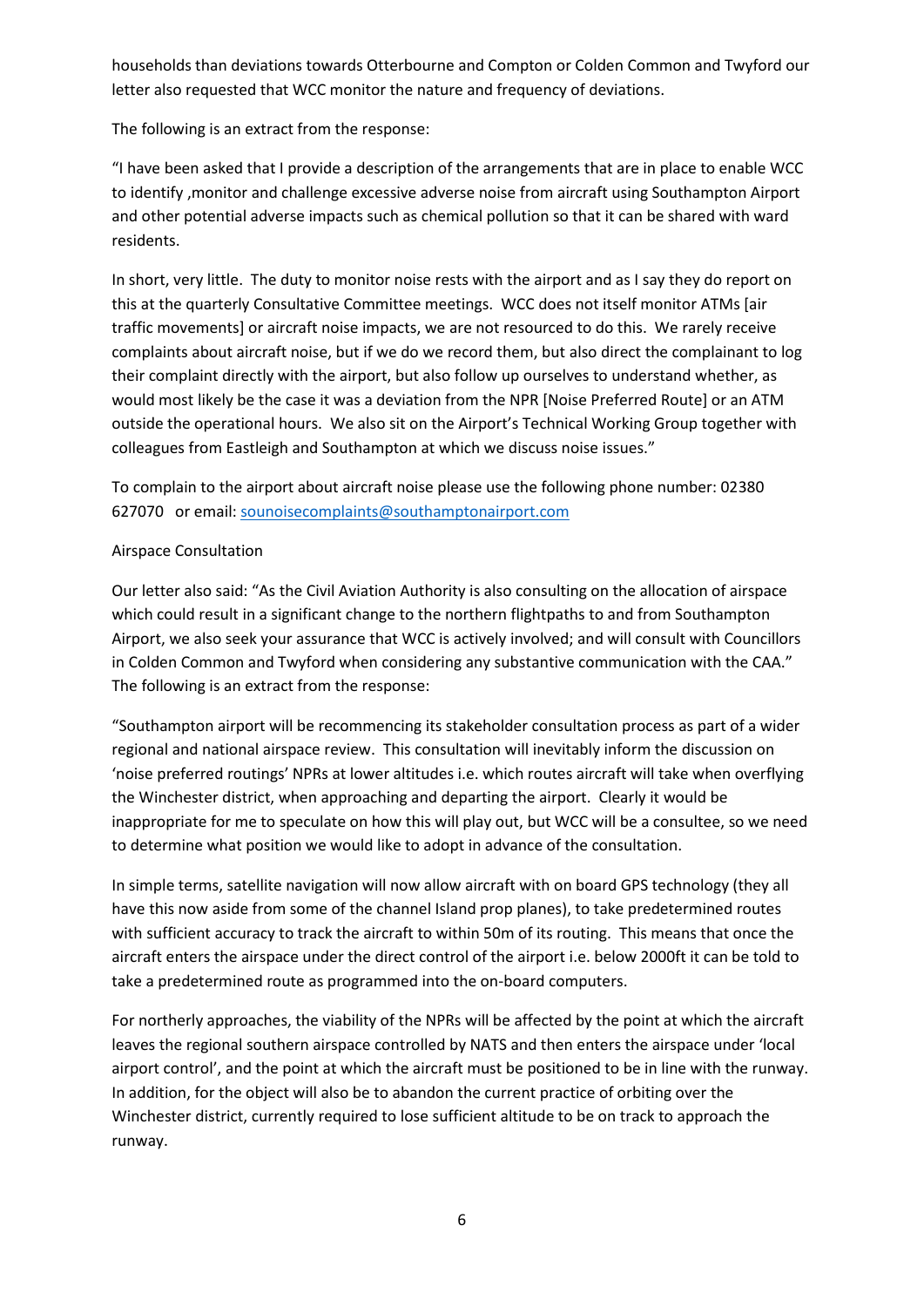For northerly departures, the object will be to ensure that the aircraft should adopt the safest steepest climb to reach 2000ft after which noise to ground based populations is no longer considered a material issue. Clearly the steeper the climb the greater the thrust and the greater the noise, so populations nearer the airport will be affected more, so it is for these populations that the NPR position is of greatest relevance.

So in broad terms of NPR's the airport can adopt one of two approaches:

that all aircraft overfly the least populated areas, which would present the greatest noise burden to the least number of residents; or

that it splay the overflights throughout the operational day to ensure that more residents are affected but for a lesser amount of time i.e. a lesser noise burden shared by the many.

Again I have no position of preference on this, but Cabinet may wish to have an informed discussion going forward once more detail is known through the consultation. It may even be a matter for full Council?

I have copied in members and officers with an interest to flag the issue for further consideration down the line, noting membership of the Airport Consultative Committee <https://meetings.eastleigh.gov.uk/mgCommitteeDetails.aspx?ID=267>"

#### Meeting with HCC Cllr R. Oppenheimer Executive Member for Highways Operations

Cllr Cook and I had a Teams meeting with Cllr. Oppenheimer at which some local Highways concerns were raised. We were reminded, as previously stated by Cllr Humby, that HCC has funding challenges and that the policy of "Casualty Reduction" remains the focus for operational Highways matters. Therefore, in response to concerns about speeding, we were reminded that enforcement is a matter for the Police; and that whilst a parish council may fund some infrastructure changes to promote lower speeds HCC will not, in the absence of a serious casualty(ies) attributed to speed, act upon requests for changes to speed limits.

We also used this opportunity to mention efforts to create a shared cycle path alongside the Main Road B3335 from Church Lane to Hockley. Cllr Oppenheimer agreed to discuss this with his colleagues including contacts at the South Downs National Park Authority to ascertain their views on its feasibility and funding.

#### Waste and Recycling

We were disappointed that Colden Common and Twyford residents suffered a cancellation of one of their paid for garden waste collections in August. The contractor Biffa suffered a shortage of crew due to COVID-19 (and the recent "pingdemic") resulting in one of the three daily rounds being affected. We received an assurance that this will be taken into account when arrangements are made for charging for collections in 2022; residents throughout the district will not be charged for two collections during March.

We are, however, pleased that Colden Common has now been provided with a "carton bin" for things like pringle tubes, tetrapak cartons and paper cups in the car park opposite the Co-op. There are now 5 across the Winchester district, including the one at Colden Common which are currently scheduled to be emptied monthly.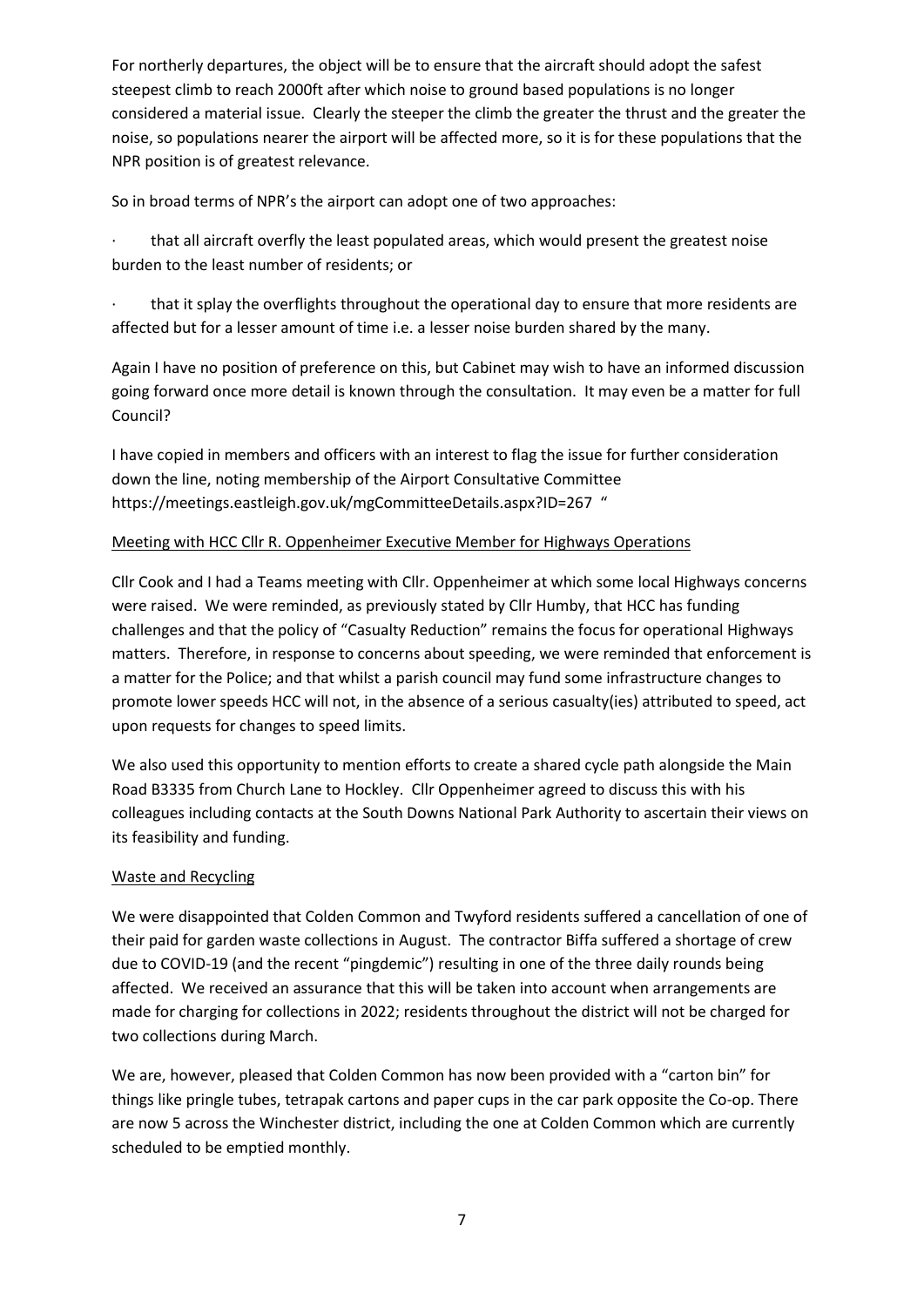#### A Digital Winchester - Survey & Call for Evidence

Winchester City Council is calling on residents and businesses to share their experiences to help shape the future of the digital economy. A short survey is designed to capture the local experience of current broadband and mobile services and to gain insight into future needs. It can be accessed via:<https://winchester.citizenspace.com/economy-and-arts/digital-winchester/>

#### Letterbox at the Twyford Moors Triangle

Royal Mail has been contacted and asked to explain why the letterbox was removed from the Twyford Moors Main Road and Highbridge Road junction triangle without any warning or prior consultation.

#### Further COVID-19 grant programmes

Winchester City Council launched a new COVID-19 Business Challenges (CBC) grant programme to compensate organisations and businesses based in the Winchester district for loss of income during the six week period from 1 July to 16 August 2021. For further information about the CBC grant visit: [https://www.winchester.gov.uk/business/business-grants.](https://www.winchester.gov.uk/business/business-grants) The deadline for CBC applications is **Monday 27 September 2021**.

Ward Councillors: Tony Bronk: tbronk@winchester.gov.uk or telephone 714275

Sue Cook: susancook@winchester.gov.uk or telephone 07884111916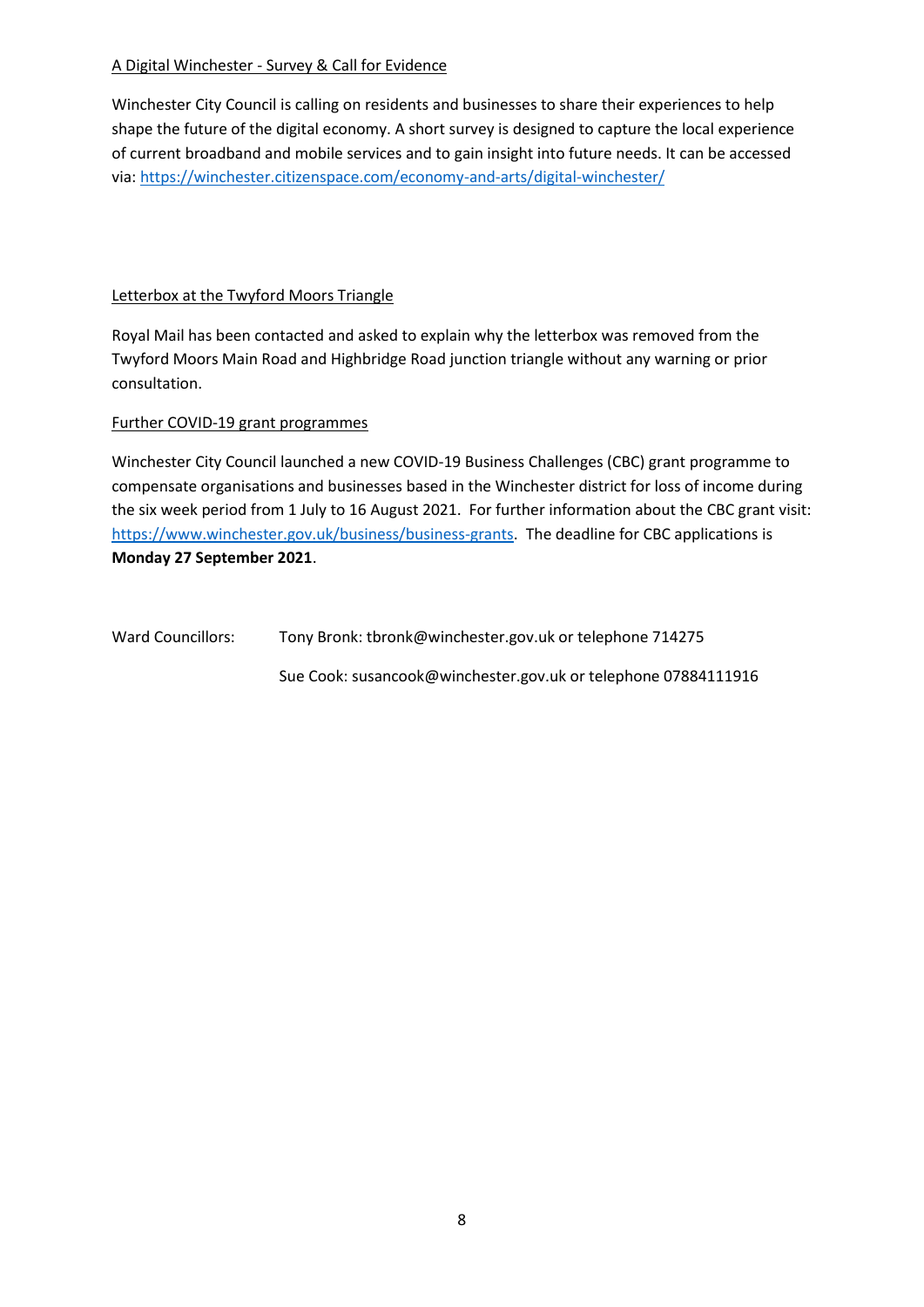## Agenda Item 80/21



## **Twyford Parish Council**

#### **Clerk's Report**

Councillors are reminded that the items within this report are provided for information only and not available for debate. If it is considered that an item listed within the report should be debated fully by members, then it will be placed on the next appropriate committee or council agenda. Any member wanting clarification or further information on any aspect of items within the report please contact me in advance of the meeting.

#### **General reading and information.**

The following publications have been received and available for members to read:

- Clerk & Councils Direct
- CPRE Hampshire News & Views
- Your Hampshire from Hampshire County Council
- Rural Service Network Rural Bulletin August 2021
- Census Newsletter for Local Authorities Issue 32
- Update on Southampton Airport's airspace change proposal
- WCC Parish Connect newsletter
- South Downs Planning News August
- South Downs News August & September

#### **Other information**

- 1) All members need to be aware of the disclosable pecuniary interest forms and consider whether there have been any changes since it was last written. If there was a need for any change to be made, please contact me and I will supply fresh document for completion.
- 2) Broadband project Openreach has provided a quotation for work to install FTTP to around 450 properties. The website has been updated and those who signed up with an interest have received an email update. Cllr. Bronk & Cllr. Cook will distribute additional flyers to some areas.
- 3) SSE have requested a fence be installed around the substation at the allotments of Hunter Park, this will form part of the ongoing lease renewal discussion.
- 4) The Openreach wayleave claim payment has been received.
- 5) The 2<sup>nd</sup> tranche of the precept for 2021/22 has been received from WCC.
- 6) Telephone kiosks Cllr. Cook contacted the charity who own both kiosks and were open to them being acquired by the Parish Council.
- 7) Twyford Waterworks Trust and Winchester Citizens Advice have both written with grateful thanks for the S137 grants.
- 8) HSBC have provided notification that they will start to charge the Parish Council for banking services from 1<sup>st</sup> November.

Jamie Matthews Parish Clerk 20th September 2021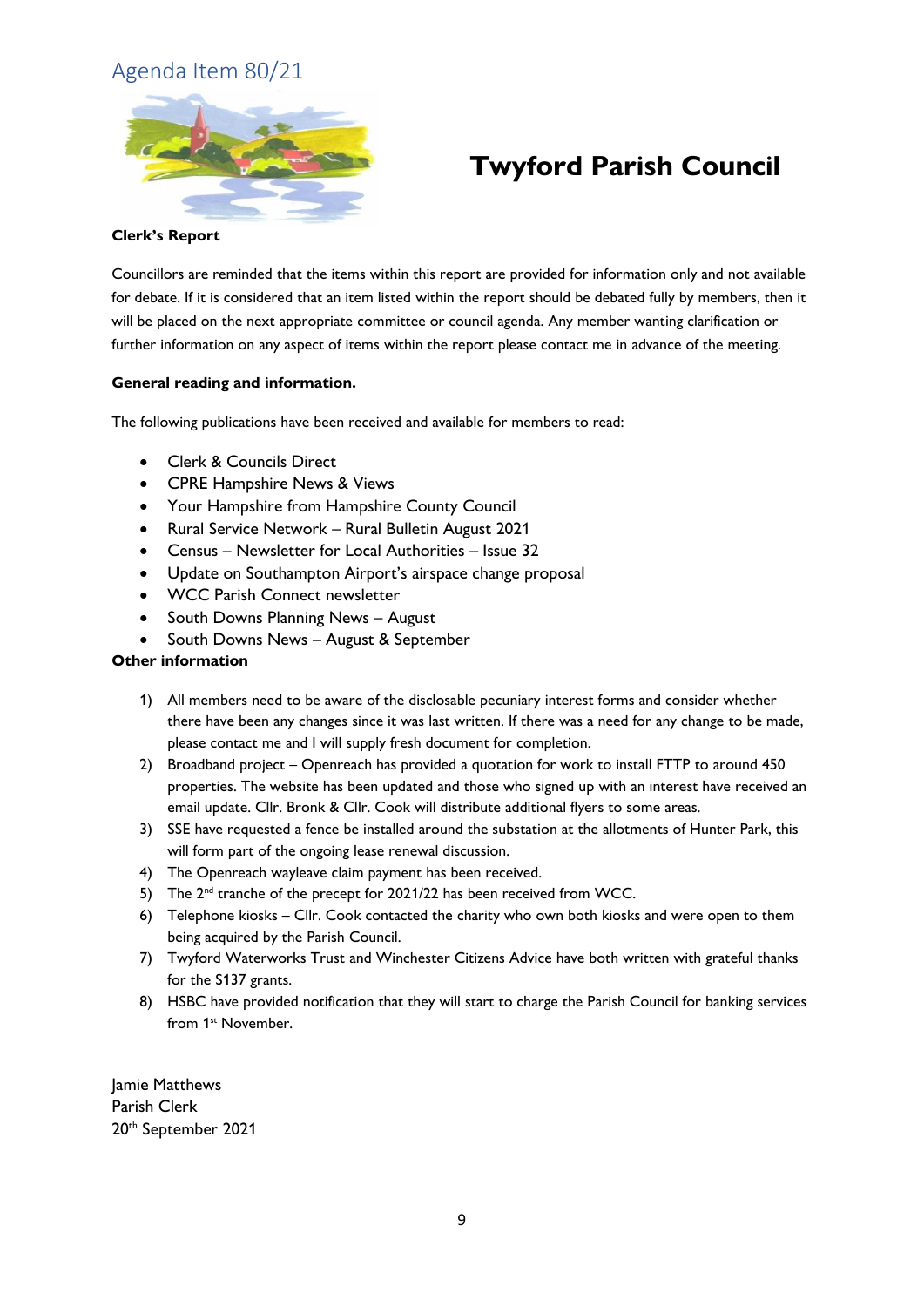## Item 85/21

Full Council Meeting - 23<sup>rd</sup> September 2021

## **Schedule of Payments August & September 2021**

| Ledger<br>date | ExpTno | Paid     | Gross      | Vat        | Net        | Comments                                                 |
|----------------|--------|----------|------------|------------|------------|----------------------------------------------------------|
| 01/08/21       | 105    | 26/08/21 | 630.00     | 105.00     | 525.00     | NBB Recycled Furniture - Northfields bench               |
| 01/08/21       | 111    | 25/07/21 | 39.00      | 0.00       | 39.00      | Microsoft - 365 subscription - July                      |
| 01/08/21       | 113    | 09/08/21 | 11.99      | 2.00       | 9.99       | 1&1 IONOS - Monthly Hosting Fees                         |
| 05/08/21       | 106    | 05/08/21 | 50.00      | 0.00       | 50.00      | Kim Graham - Return of Deposit                           |
| 09/08/21       | 107    | 01/09/21 | 56,760.00  | 9,460.00   | 47,300.00  | Playsafe Playgrounds - Interim Invoice - HP playground   |
| 09/08/21       | 108    | 26/08/21 | 97.94      | 16.32      | 81.62      | Cllr Sue Cook - Paint for HP playground fence            |
| 09/08/21       | 110    | 23/08/21 | 22.40      | 3.73       | 18.67      | O2 - Monthly Mobile Phone                                |
| 09/08/21       | 112    | 26/08/21 | 1,663.65   | 277.27     | 1,386.38   | Green Smile Ltd - Monthly Maintenace - August            |
| 10/08/21       | 114    | 26/08/21 | 4.50       | 0.00       | 4.50       | J.P. Matthews - Postage                                  |
| 10/08/21       | 115    | 26/08/21 | 12.97      | 2.16       | 10.81      | Hampshire County Council - Toilet rolls and printer pape |
| 23/08/21       | 116    |          | 11.99      | 2.00       | 9.99       | 1&1 IONOS - Monthly Hosting - September                  |
| 23/08/21       | 117    | 26/08/21 | 26.40      | 4.40       | 22.00      | Premier Gardens - Lengthsman - Green Waste               |
| 23/08/21       | 118    | 26/08/21 | 34.42      | 3.10       | 31.32      | Viking - Stamps & Envelopes                              |
| 23/08/21       | 119    |          | 55.83      | 2.66       | 53.17      | Southern Electric - HP - Field Electricity               |
| 23/08/21       | 120    | 01/09/21 | 21.00      | 3.50       | 17.50      | Plus Net - HP Broadband                                  |
| 25/08/21       | 121    | 26/08/21 | 1,654.07   | 0.00       | 1,654.07   | <b>Employee Salaries - August Salaries</b>               |
| 25/08/21       | 122    | 15/09/21 | 240.00     | 0.00       | 240.00     | HMRC - August PAYE and NIC                               |
| 25/08/21       | 123    | 26/08/21 | 465.77     | 0.00       | 465.77     | <b>HCC Pensions - August Pensions</b>                    |
| 25/08/21       | 124    | 01/09/21 | 500.00     | 0.00       | 500.00     | Twyford Waterworks - S137 Grant - minute 67/21           |
| 25/08/21       | 125    | 06/09/21 | 350.00     | 0.00       | 350.00     | Citizen Advice Bureau (Winchester) - s137 Grant          |
|                |        |          |            |            |            | TWYFORD CHILDREN'S RECREATION GROUND (Bal                |
| 25/08/21       | 126    | 26/08/21 | 1,500.00   | 0.00       | 1,500.00   | painting                                                 |
| 25/08/21       | 127    | 26/08/21 | 13.48      | 0.00       | 13.48      | Sue Merritt - July Expenses (mileage)                    |
| 25/08/21       | 128    | 26/08/21 | 93.00      | 0.00       | 93.00      | J.P. Matthews - July expenses (mileage)                  |
| 25/08/21       | 129    | 26/08/21 | 42.79      | 7.13       | 35.66      | Amazon - Cleaning supplies - Pavilion                    |
| 25/08/21       | 130    | 26/08/21 | 39.00      | 0.00       | 39.00      | Microsoft - Monthly Subs - August                        |
| 25/08/21       | 131    | 26/08/21 | 57.34      | 0.00       | 57.34      | Kelda Grant - Return of deposit & overcharge             |
| 26/08/21       | 132    | 26/08/21 | 70.00      | 0.00       | 70.00      | Brookfield Plumbing & Heating - Repair water heater und  |
| 01/09/21       | 133    |          | 7.99       | 1.33       | 6.66       | J.P. Matthews - Safety tape                              |
| 01/09/21       | 134    | 15/09/21 | 50.00      | 0.00       | 50.00      | Josh Willis, Hiltingbury Hurricanes - Return of Deposit  |
| 06/09/21       | 135    | 15/09/21 | 50.00      | 0.00       | 50.00      | C Molesworth - Return of deposit                         |
| 06/09/21       | 136    | 15/09/21 | 1,047.22   | 174.54     | 872.68     | Shoreland Network Solutions - July maintenance           |
| 06/09/21       | 137    |          | 881.62     | 146.94     | 734.68     | Shoreland Network Solutions - August maintenance         |
| 20/09/21       | 138    |          | 29.56      | 0.00       | 29.56      | Sue Merritt - August mileage expenses                    |
| 20/09/21       | 139    |          | 76.00      | 0.00       | 76.00      | J.P. Matthews - August mileage expenses                  |
| 20/09/21       | 140    |          | 1,705.34   | 0.00       | 1,705.34   | <b>Employee Salaries - September Salaries</b>            |
| 20/09/21       | 141    |          | 282.69     | 0.00       | 282.69     | HMRC - September PAYE & NIC                              |
| 20/09/21       | 142    |          | 488.09     | 0.00       | 488.09     | <b>HCC Pensions - September Contributions</b>            |
| 20/09/21       | 143    |          | 1,663.65   | 277.27     | 1,386.38   | Green Smile Ltd - Monthly maintenance                    |
| 20/09/21       | 144    |          | 22.40      | 3.73       | 18.67      | O2 - Mobile phone                                        |
| 20/09/21       | 145    |          | 39.00      | 0.00       | 39.00      | Microsoft - Monthly 365 subscription                     |
| 20/09/21       | 146    |          | 21.00      | 3.50       | 17.50      | Plus Net - Broadband (HP)                                |
|                |        |          | £70,832.10 | £10,496.58 | £60,335.52 |                                                          |